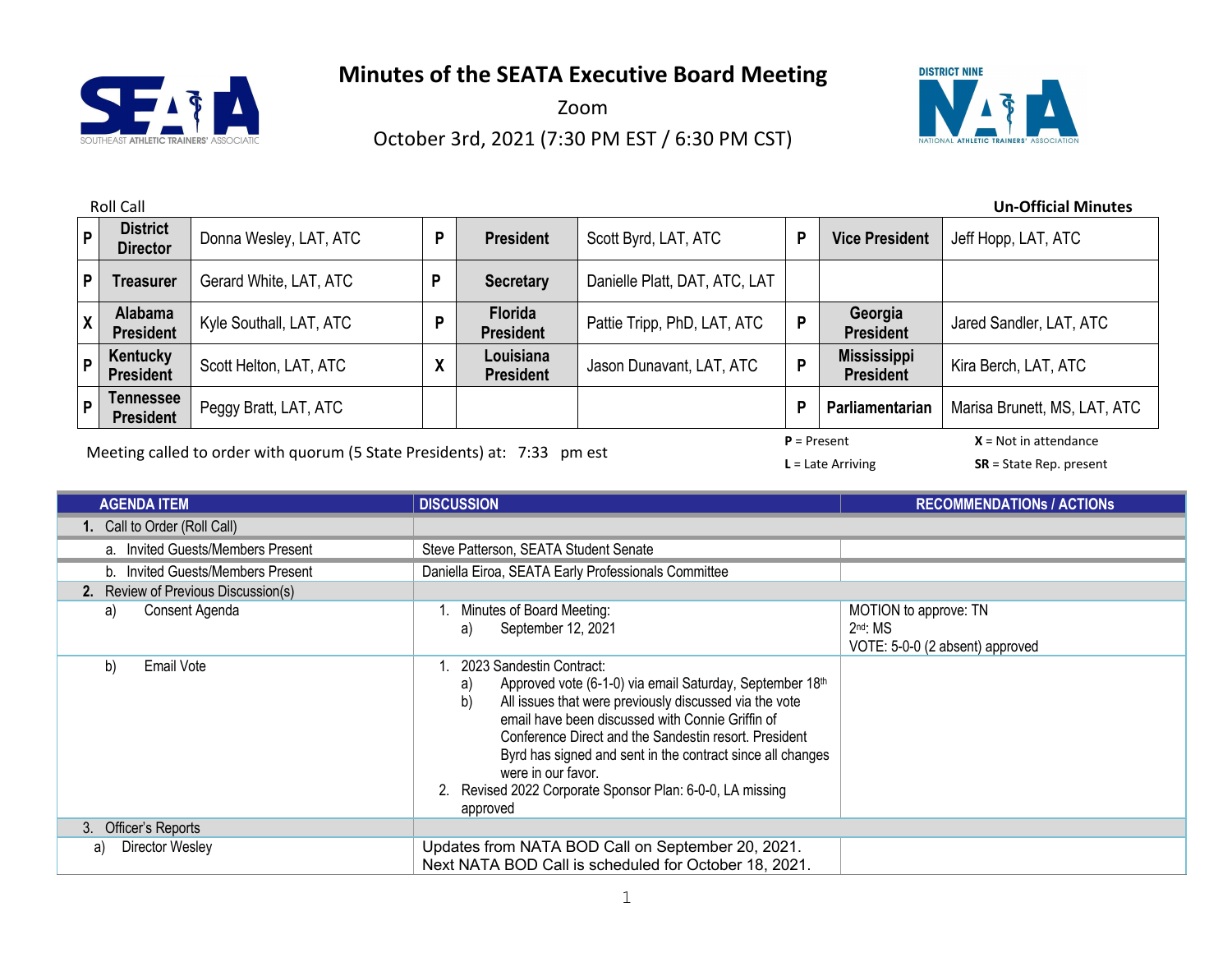

Zoom



| <b>STRATEGIC PARTNERS UPDATES:</b>                                                                                                                                                                                                                                                                                                                                                                                                                                                                                                                                                                                                                                                                                                                                                                                                                                   |  |
|----------------------------------------------------------------------------------------------------------------------------------------------------------------------------------------------------------------------------------------------------------------------------------------------------------------------------------------------------------------------------------------------------------------------------------------------------------------------------------------------------------------------------------------------------------------------------------------------------------------------------------------------------------------------------------------------------------------------------------------------------------------------------------------------------------------------------------------------------------------------|--|
| <b>BOC Update - presented by President Brian Sexton</b><br>1. Open Comment period on CPC ends Sept. 30;<br>please encourage ATs to utilize Miro or Survey<br>Monkey for responses. Please remember that this<br>is "only a proposal at this point" and we are<br>processing all useful feedback. Look for more<br>details and updates with videos being released on<br>frequently Asked Questions concerning the CPC.<br>2. BOC360 is working well; please contact BOC staff<br>if any issues arise.<br>3. Two applicants were moved forward for the open<br>Director position and will be voted on by the Board<br>this week.<br>4. Dates for the Orthopedic Specialty Certification<br>exam have been published and are now available<br>on the website.<br>5. Practice Analysis 8 should be available in the next<br>month or so, and the 2022 Exam Deadlines are |  |
| being finalized and will be published soon.                                                                                                                                                                                                                                                                                                                                                                                                                                                                                                                                                                                                                                                                                                                                                                                                                          |  |
| <b>CAATE Update - presented by Executive Director Chris</b><br>Peck<br>1. September Board meeting was in person and<br>focused on Strategic Planning.<br>2. Nineteen nominations were submitted for the open<br>Commissioner positions and selections will be<br>announced soon.<br>3. 2021 CAATE Accreditation Conference will be held<br>in Orlando, FL October 8-9 and complimentary<br>registration is now open; see <b>CAATE</b> website for<br>more details.<br>4. CAATE Town Hall will be held Sept. 23 at 3 PM<br>EST and over 200 have registered so far; plans are<br>for this to be a quarterly update.                                                                                                                                                                                                                                                   |  |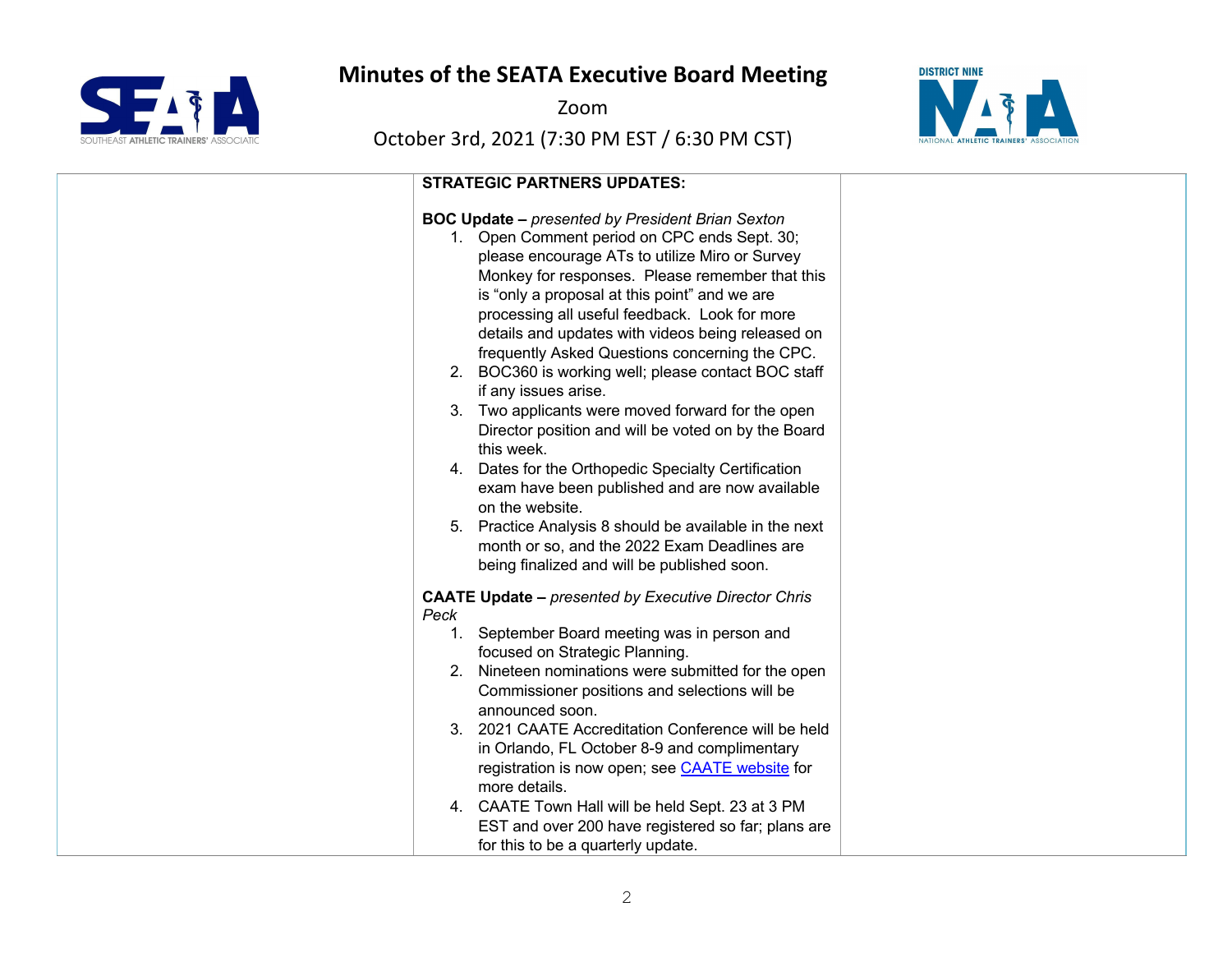

Zoom



| 5. October meeting will be face to face on 10/20 and                                                                                                                                                                                                                                                                                                                                                                                                                                                                                                                                                                                                                                                       |  |
|------------------------------------------------------------------------------------------------------------------------------------------------------------------------------------------------------------------------------------------------------------------------------------------------------------------------------------------------------------------------------------------------------------------------------------------------------------------------------------------------------------------------------------------------------------------------------------------------------------------------------------------------------------------------------------------------------------|--|
| will include a Strategic Partners Alliance Meeting.                                                                                                                                                                                                                                                                                                                                                                                                                                                                                                                                                                                                                                                        |  |
| NATA Foundation Update - presented by President Ken<br>Cameron<br>1. Now accepting Research Award Nominations thru<br>Oct. 1, 2021.<br>2. Now accepting Free Communication Proposals<br>thru Nov. 1, 2021.<br>3. Call for nominations for D2, D4, and D6 directors;<br>submit applications from Sept. 7 - Oct. 4, 2021.<br>4. October Fundraising event will be High 5 for AT<br>profession and will be a virtual 5K.                                                                                                                                                                                                                                                                                      |  |
| <b>NATA BOD Actions:</b>                                                                                                                                                                                                                                                                                                                                                                                                                                                                                                                                                                                                                                                                                   |  |
| 1. Approved the recommendation to establish a<br>liaison relationship with the Collegiate and<br>Professional Sports Dietitians Association<br>(CPSDA).<br>2. Approved Jennifer Sturtevant, MBA, LAT, ATC<br>(D1), as the chair of the LGBTQ+ Advisory<br>Committee beginning in June 2022.                                                                                                                                                                                                                                                                                                                                                                                                                |  |
| <b>Department Updates:</b><br><b>Governmental Affairs</b><br>1. Many states are working toward legislation for upcoming<br>legislative sessions and Boot Camps are continuing.<br>DeAnna will be working with FL on Oct. 1-2 and TN has<br>inquired about a legislative Boot Camp.<br>2. Protecting Student Athletes from Concussion Act has<br>been reintroduced and will continue to monitor progress<br>and any calls for actions.<br>3. NATA is continuing to work with Dept. of Health and<br>Human Services on Youth Sports Safety Champions<br>program.<br>4. NATA President Dieringer submitted a comment letter<br>on CY 2022 Physician Fee Schedule Proposed Rule during<br>open comment period. |  |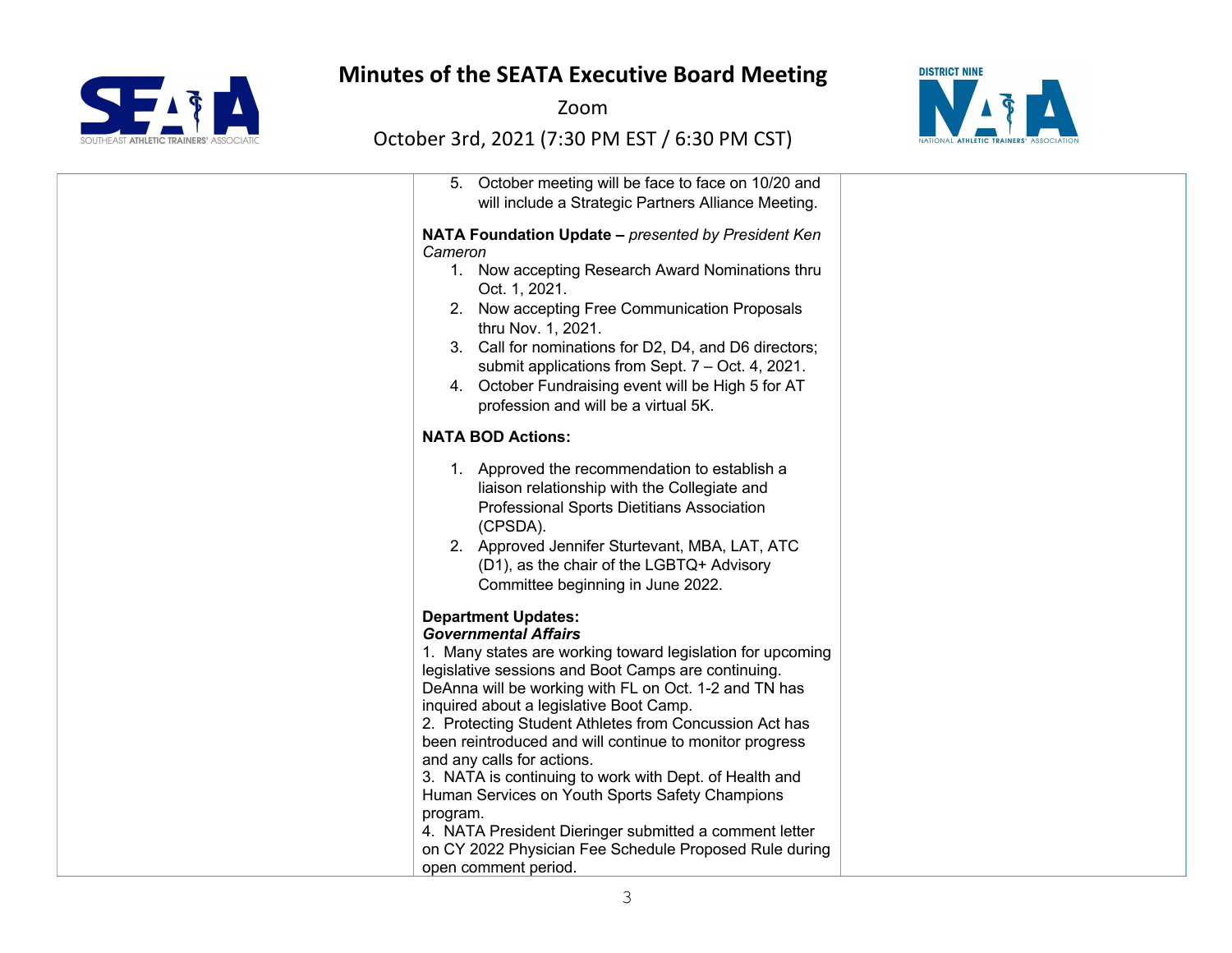

Zoom



| 5. GAC Webinars are ongoing and next will be offered on<br>Oct. 6 – Day to Day Advocacy and Nov. 3 – Handling<br>Pressure in the Hot Seat.<br>6. District Directors are asked to include the NATAPAC<br>Representatives in District Meeting Planning and invite to<br>Board meetings.<br>7. November issue of NATA News will focus on advocacy.<br><b>Membership Campaign 2022</b><br>1. Emphasis will be on value positioning and differentiating<br>strategic benefits and tactical benefits for members. NATA<br>will be working with DST and SAAC to help push key<br>issues and benefits and we need to utilize ALL<br>ambassadors to encourage membership renewal.<br>2. NATA Needs Assessment Survey will close on October<br>6; encourage all members to participate and complete the<br>full survey. Ask members to contact Membership Services<br>if they did not receive the email on Sept. 8. |  |
|-----------------------------------------------------------------------------------------------------------------------------------------------------------------------------------------------------------------------------------------------------------------------------------------------------------------------------------------------------------------------------------------------------------------------------------------------------------------------------------------------------------------------------------------------------------------------------------------------------------------------------------------------------------------------------------------------------------------------------------------------------------------------------------------------------------------------------------------------------------------------------------------------------------|--|
| <b>GENERAL REMINDERS:</b><br>1. VNATA On-Demand access has been extended until<br>11:59 PM CDT on Oct. 14, 2021.<br>2. NATA Membership Needs Assessment Survey closes<br>October 6; contact Membership Services for details<br>at membership@nata.org or call 972.532.8897<br>GAC Webinar Series on October 6 – Day to Day<br>3.<br>Advocacy at 2 PM CDT.<br>The link to attend all the webinars<br>is https://nata.zoom.us/j/2791359905.<br>4. NATA Education Encore: Top Sessions from NATA's<br>Virtual Events; for more details, visit<br>https://www.nata.org/nata-education-encore-top-<br>sessions-nata-virtual-events<br>5. SLC is accepting nominations for SLC District<br>Representatives until Nov. 20; applications are<br>available in Gather, or contact Grant Phiel (D9 SLC<br>Rep).                                                                                                      |  |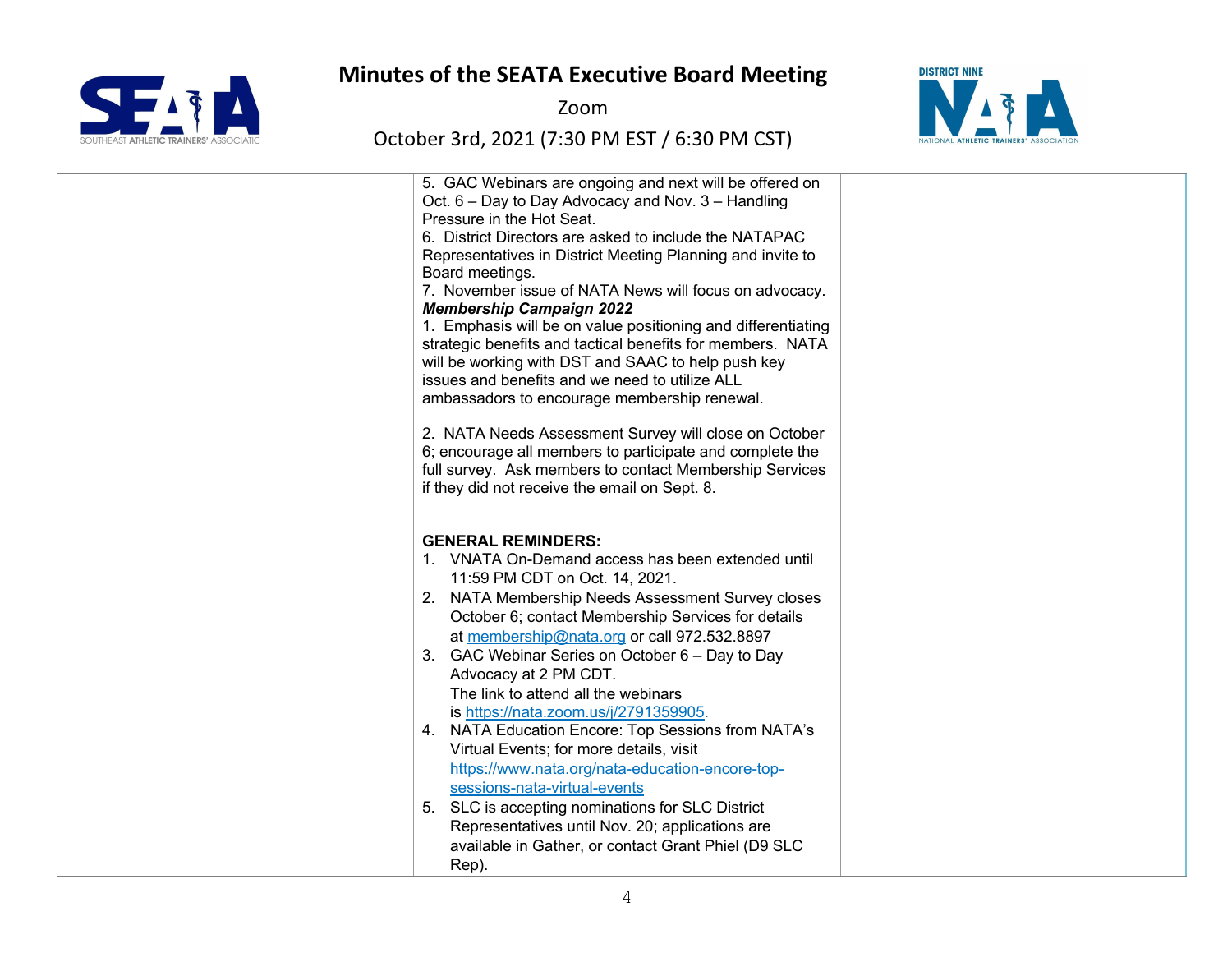

Zoom



|                             | NATA Council on Practice Advancement has multiple<br>committees with open representative positions;<br>members can apply on Gather. Openings are<br>available for Community Outreach Committee,<br>Occupational Needs Committee, Physician Practice<br>Committee, Public Safety Committee, Analytics and<br>Outcomes Committee, and Rehabilitation Committee.<br>7. NATA Timely Topics session "The AT and Mental<br>Health" will be presented by Bhrett McCabe, PhD, on<br>Oct. 12 at 11 AM CDT; registration is now open<br>https://www.nata.org/nata-timely-topics.<br>NATA News 2022 Publication deadlines and theme<br>8.<br>topic details were sent via email to State Presidents<br>earlier this week.                                                                                                                      |                                                                                                                           |
|-----------------------------|------------------------------------------------------------------------------------------------------------------------------------------------------------------------------------------------------------------------------------------------------------------------------------------------------------------------------------------------------------------------------------------------------------------------------------------------------------------------------------------------------------------------------------------------------------------------------------------------------------------------------------------------------------------------------------------------------------------------------------------------------------------------------------------------------------------------------------|---------------------------------------------------------------------------------------------------------------------------|
| <b>President Byrd</b><br>b) | EBP grant proposal will come from MS Pres Berch and presented to the<br>board at a later date. Mississippi President Berch proposed EBP grant.<br>President Berch proposed update allows for any educational material be<br>used by the grant. State association must prove that their material used<br>by the grant meet the educational needs of the event.<br>DISCUSSION: President Tripp added that the suggestion of removing<br>"EBP" from the grant would allow similar use but utilize similar language<br>to still allow a sponsored educational event to state members.                                                                                                                                                                                                                                                  | ACTION: President Berch will update the language on the<br>grant document and submit to the board via email next<br>week. |
| Vice President Hopp<br>C)   | CSMM Annual Symposium Oversight Committee: planning committee<br>restructure proposal<br>DISCUSSION: Secretary Platt made the recommendation that there be<br>more consideration on the responsibilities and workflow of all<br>committees involved for better understanding of what is expected of<br>them in the planning of each portion of the event. President Byrd agreed<br>that the individual responsibilities be considered for later discussion by<br>the planning committee for approval by the EB during the November<br>meeting. Director Wesley asked that there be more clarification within<br>the document on when the current structure of the committee will come<br>to an end and the new structure become effective. President Byrd<br>agreed that the new structured outlined by the document would only be | ACTION: Vice President Hopp will assemble a taskforce<br>to develop the committee restructure proposal                    |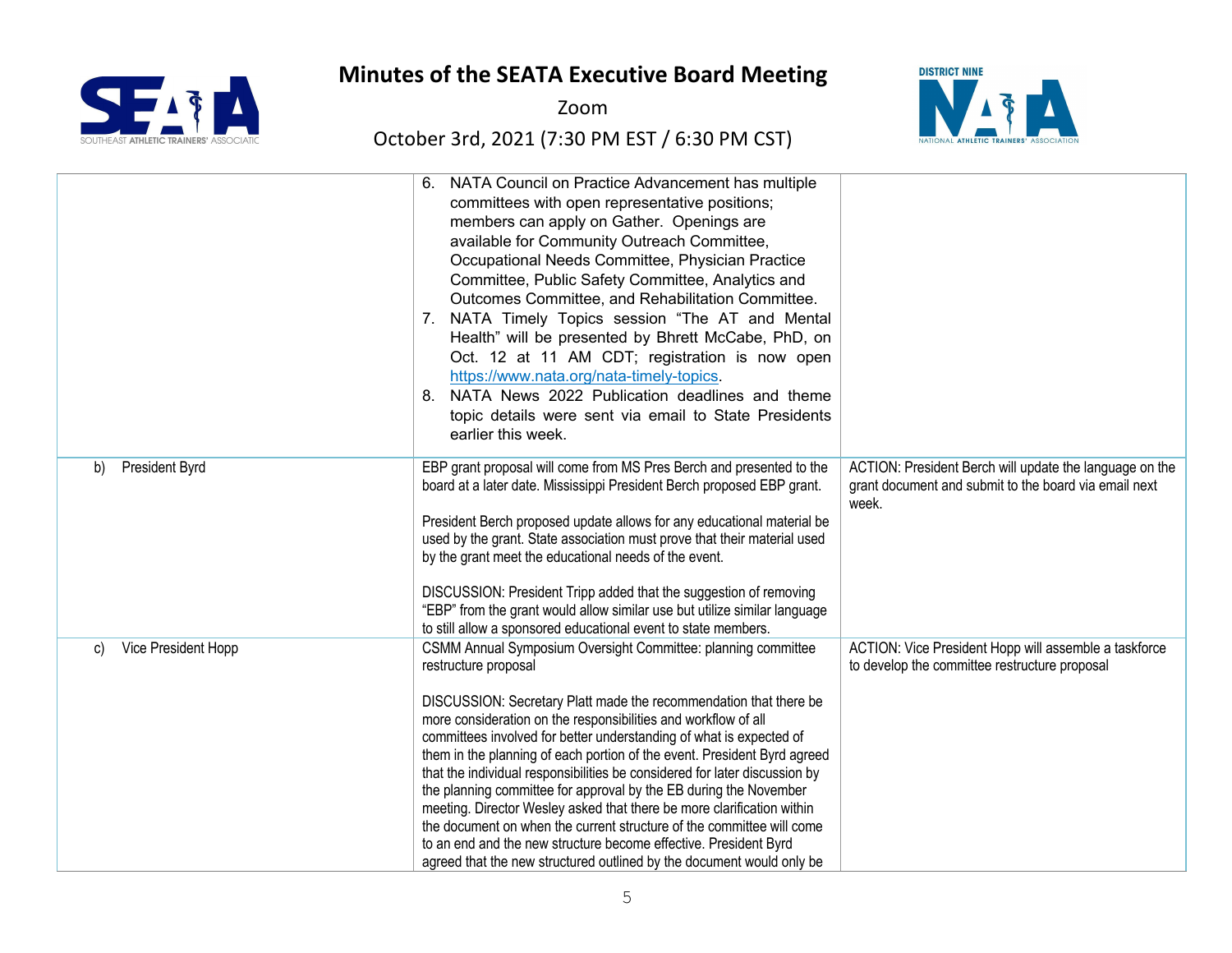

Zoom



|                              | effective for the 2023 event and moving forward. President Tripp asked    |                                                          |
|------------------------------|---------------------------------------------------------------------------|----------------------------------------------------------|
|                              | that there be additional explanation of how SEATA sees the merging of     |                                                          |
|                              | the oversight committees to merge. She also asked that there be           |                                                          |
|                              | additional discussion on the guardrails that will be put into place to be |                                                          |
|                              | sure all aspects of the meeting are being considered fairly in the        |                                                          |
|                              | planning and that there be complete integration of all portions into the  |                                                          |
|                              | one event. President Byrd and Vice President Hopp expressed that it is    |                                                          |
|                              | SEATA's intention to having this be a combined meeting for all            |                                                          |
|                              | members of any level to have continued education and networking           |                                                          |
|                              | opportunities together. Treasurer White added comments on the duties      |                                                          |
|                              | of the document. President Helton stated he would be interested in the    |                                                          |
|                              | approving the document this evening. Director Wesley expressed that       |                                                          |
|                              | there additional points on the documents that need to be discussed and    |                                                          |
|                              | approved before board discussion and stated she would ask the board       |                                                          |
|                              | to consider tabling for the board meeting in November. Through            |                                                          |
|                              | recommendation by Parliamentarian Brunett, President Byrd asked the       |                                                          |
|                              | board to continue to consider the document and any decision would be      |                                                          |
|                              | pushed to the end of the meeting.                                         |                                                          |
| <b>Secretary Platt</b><br>d) | 1. District at a Glance Information                                       | ACTION: Secretary Platt will check on the previous       |
|                              | 5249 active total                                                         | membership numbers                                       |
|                              | 2 lapsed                                                                  |                                                          |
|                              | a. AL: 497 total                                                          |                                                          |
|                              | b. FL: 1703 total                                                         |                                                          |
|                              | GA: 1067 total                                                            |                                                          |
|                              | KY: 506 total                                                             |                                                          |
|                              | LA: 462 total<br>е.                                                       |                                                          |
|                              | MS: 308 total                                                             |                                                          |
|                              | TN: 691 total<br>q.                                                       |                                                          |
|                              | PR/VI: 15 TOTAL<br>h.                                                     |                                                          |
|                              |                                                                           |                                                          |
|                              | 2.<br>Committee member needs assessment                                   |                                                          |
|                              | 3.<br>Website review                                                      |                                                          |
| <b>Treasurer White</b>       | <b>Current Financial Status:</b>                                          | ACTION: Treasurer White will be working with BoA to      |
| e)                           | 1.                                                                        |                                                          |
|                              | Checking - \$272, 498.22                                                  | assist with closing the Wells Fargo checking account.    |
|                              | Savings & Investments - \$503, 798.94                                     |                                                          |
|                              | 2. ATSS/ATEC Financial Projections Report                                 | ACTION: State presidents poll their state members on     |
|                              | DISCUSSION: Treasurer White's projections report showed where             | interest in ATs Care certification. Email President Byrd |
|                              | deficits are considering the contract(s). President Tripp expressed       | any ideas that could help contribute to room block and F |
|                              | ideas of how SEATA could help offset some of the numbers by               | & B of ATSS/ATEC event.                                  |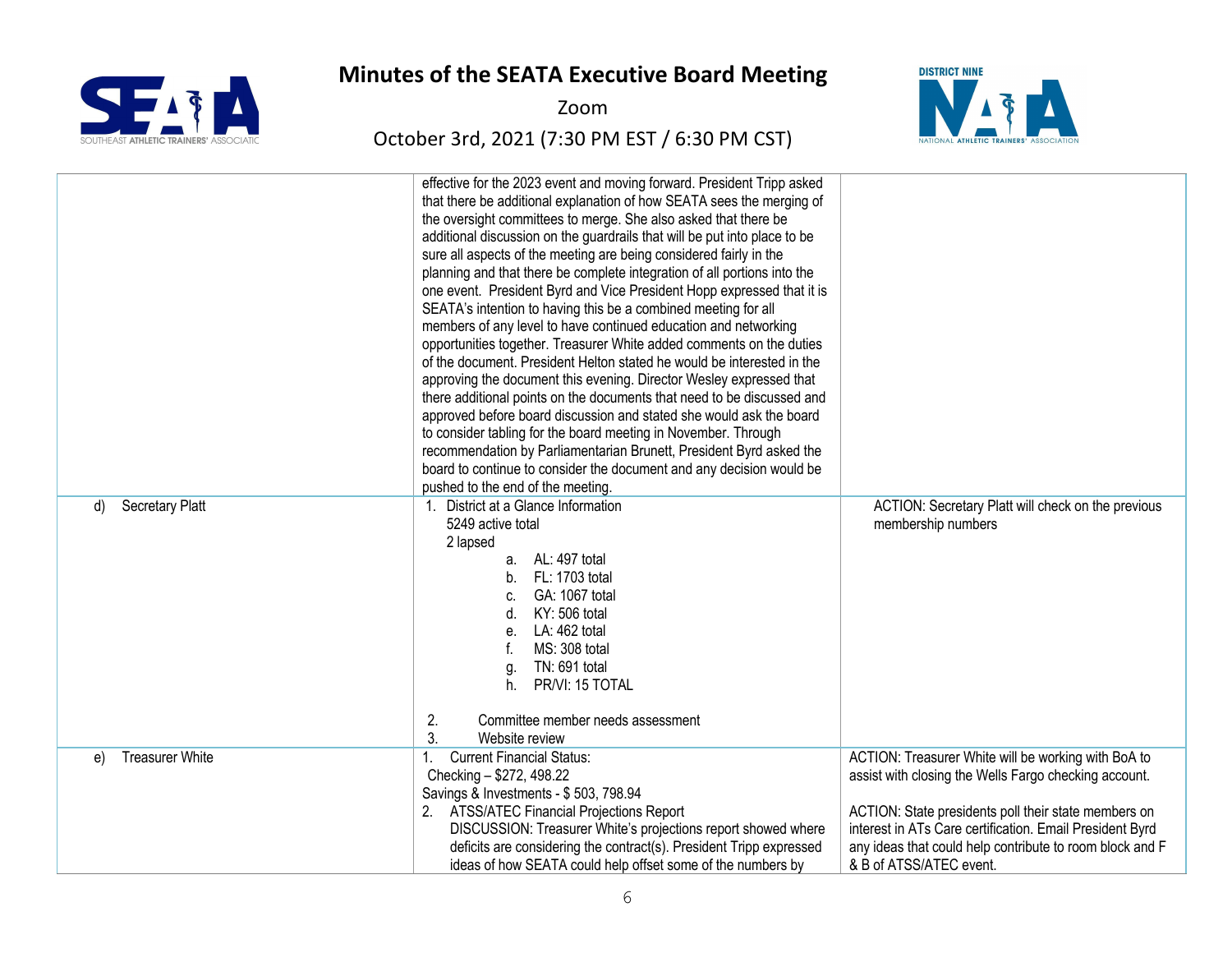

Zoom



| 4. Committee Reports                             | bringing in additional events. She recommended an ATs Care<br>Training event and a PR Bootcamp event, and potentials giving all<br>ATSS Faculty their own room.<br>Restructure of the FICOM-any presidents interested?<br>3.                                                                                                                                                                                                             | ACTION: State presidents interested in serving on FICOM<br>email Treasurer White                                                                              |
|--------------------------------------------------|------------------------------------------------------------------------------------------------------------------------------------------------------------------------------------------------------------------------------------------------------------------------------------------------------------------------------------------------------------------------------------------------------------------------------------------|---------------------------------------------------------------------------------------------------------------------------------------------------------------|
| a) Standing Committees                           |                                                                                                                                                                                                                                                                                                                                                                                                                                          |                                                                                                                                                               |
| 1. SEATA Student Senate                          | Transitioning this group to SEATA Student Leadership<br>Committee, to better align with the NATA SLC. Proposed<br>moving from Tier 3- State-based SEATA committee, to a<br>Tier 2- NATA-based committee with corresponding district<br>sub-committee in SEATA. Composition, purpose, and<br>duties will remain similar. Committee Chair will be the D9<br>rep, Grant Pheil, and Mentor will remain Steve Patterson.                      |                                                                                                                                                               |
|                                                  | DICUSSION: Secretary Platt and Steve Patterson made<br>the requested edits regarding the Chair position as well as<br>term length in accordance with the NATA SLC. One<br>additional edit regarding duties was made after further<br>investigation. All involvement of the respective committee<br>member candidate's state association will be requested via<br>the application.                                                        |                                                                                                                                                               |
|                                                  | Director Wesley asked for consideration of adding a<br>committee Co-Chair position to help alleviate the work from<br>the Director appointed Chair position. She also made the<br>recommendation that within the duties of the committee,<br>each member recruit representatives from each state's<br>CAATE accredited athletic training education programs to<br>help increase communication between the committee and<br>the programs. |                                                                                                                                                               |
| <b>Career Advancement</b><br>2.<br>Committee     | Update on committee made by President Tripp (Board<br>Liason)                                                                                                                                                                                                                                                                                                                                                                            |                                                                                                                                                               |
| Early Professionals' Committee<br>3 <sub>1</sub> | Chair Daniella Eiroa:<br>EPC's mission, vision, values, and goals<br>DISCUSSION: President Tripp recommend that the                                                                                                                                                                                                                                                                                                                      | ACTION: Danielle Eiora will make recommended changes<br>to the document and submit to President Bratt for<br>consideration inclusion on the EB consent agenda |
|                                                  | documented be updated to state SEATA and states as<br>opposed to NATA. Director Wesley recommended NATA<br>District 9 where NATA is listed on the document.                                                                                                                                                                                                                                                                              |                                                                                                                                                               |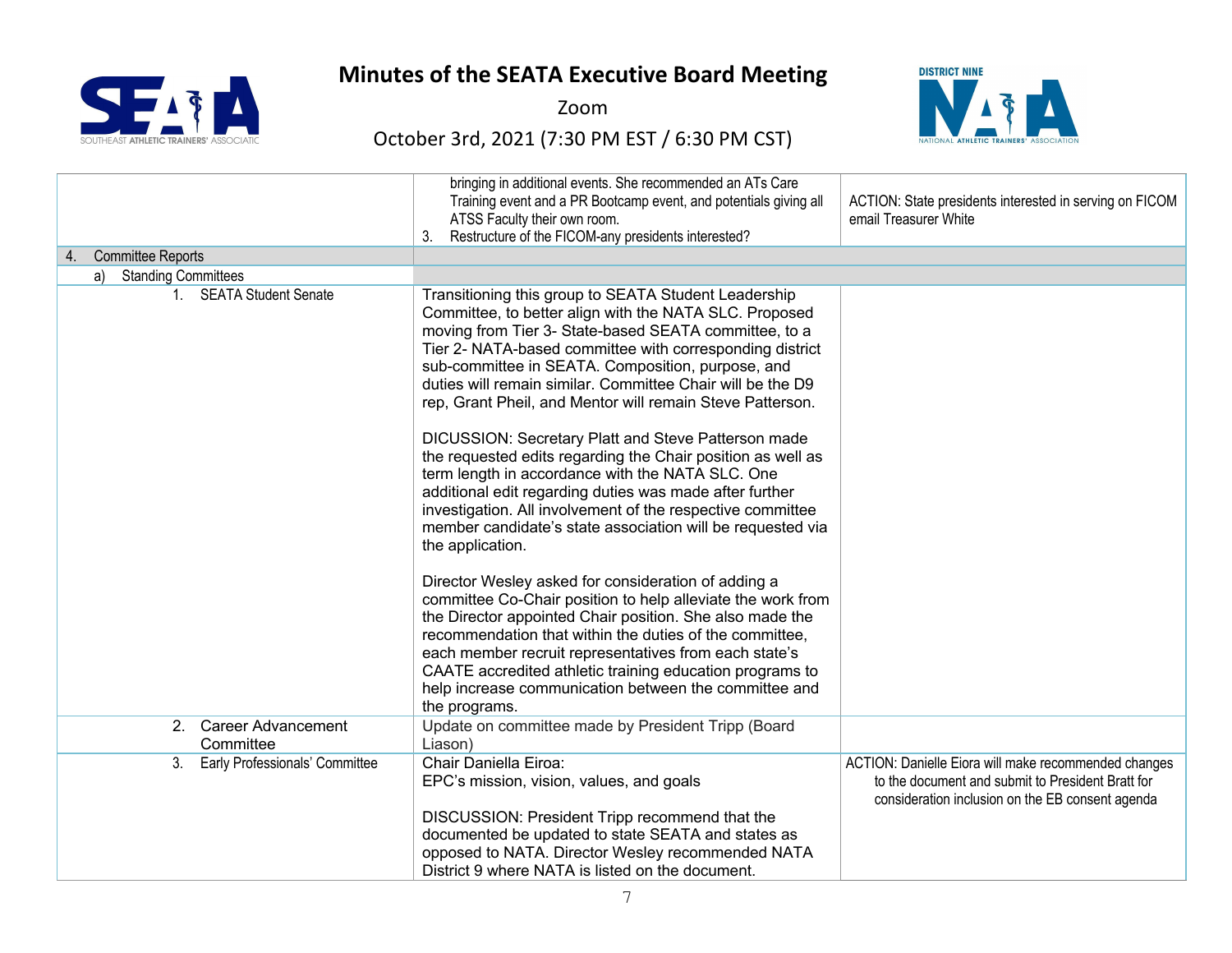

Zoom



| <b>Election Committee</b><br>$\mathbf{4}$                           | Update on Secretary/VP Election & Bylaw vote                                                                                                                                                                                                                                                                           |                                                                                                                                                                                                                          |
|---------------------------------------------------------------------|------------------------------------------------------------------------------------------------------------------------------------------------------------------------------------------------------------------------------------------------------------------------------------------------------------------------|--------------------------------------------------------------------------------------------------------------------------------------------------------------------------------------------------------------------------|
| <b>NATA Professional Development</b><br>5 <sub>1</sub><br>Committee | On behalf of Lizzie Elder: District Lecture Series is ready to be<br>submitted in all districts. This year's topic is Sexual Harassment: Protect<br>Yourself, Protect Your Patients. Lizzie will be continuing to look for<br>session submission information for SEATA and get this submitted when<br>it is available. |                                                                                                                                                                                                                          |
| <b>NATA Convention Program</b><br>6.<br>Committee                   | On behalf of Lizzie Elder: Next committee meeting is October 18th. All<br>session reviews will be completed, and they will begin slotting<br>programming for 2022. At this time, they are planning an in-person<br>meeting [convention].                                                                               |                                                                                                                                                                                                                          |
| AT Educationalist Committee<br>7 <sub>1</sub>                       | Update: Call for proposals coming, state members needed (FL-id 1<br>candidate)                                                                                                                                                                                                                                         |                                                                                                                                                                                                                          |
| Old Business<br>5 <sub>1</sub>                                      |                                                                                                                                                                                                                                                                                                                        |                                                                                                                                                                                                                          |
| <b>State Strategic Meeting</b><br>a)                                | UPDATE: Scheduling conflicts for the meeting on Thursday, September<br>16th. A document was created with current thoughts from the taskforce.                                                                                                                                                                          | ACTION: Secretary Platt requests this item be tabled for<br>the February Leadership Meeting in Atlanta in<br>February. Additional discussion and items to address<br>on the current document can be completed via email. |
| Update on 2023 ATSS/CSMM/ATEC Symposia<br>b)<br>Planning            | Name change<br>FL: The 2023 SEATA EducATion Experience-<br>a)<br>"Exchanging ideas and cultivating relationships-a professional<br>development opportunity for Athletic Trainers and students."<br>LA: The SEATA Summit of Athletic Training Excellence<br>b)                                                          | Motion: Accept option A (KY)<br>$2nd$ : GA<br>VOTE: 5-0-0 (2 absent)                                                                                                                                                     |
| Committee and D9 emails<br>C)                                       | UPDATE: President Byrd and Treasurer White discussed if it is<br>financially responsible to continue emails associated with our G-suite.<br>Each email within g-suite costs \$6/month.                                                                                                                                 |                                                                                                                                                                                                                          |
| Sandestin site visit<br>d)                                          | Set dates for site visit<br>VP Hopp presented to the Board dates for as many members of the<br>board possible to get to Sandestin to review the site. Options for<br>potential site visits are Nov 12-14, Dec 3-5, Dec 10-12, Dec 17-19, Jan<br>7-9, Jan 14-16, Jan 21-23, Jan 28-30.                                  | ACTION: President Byrd will work with Treasurer White<br>this week to setup a poll of EB and certain committee<br>chairs to find appropriate weekend to conduct site<br>visit.                                           |
| <b>New Business</b><br>6.                                           | NO NEW BUSINESS WAS DISCUSSED                                                                                                                                                                                                                                                                                          |                                                                                                                                                                                                                          |
| 7. Announcements                                                    | Secretary Platt thanks President Tripp for the ATAF retreat.<br>Director Wesley recommended SEATA give condolences to President<br>Southall of the passing of his father.<br>Parliamentarian and President Tripp recognized the passing of an ATAF                                                                     |                                                                                                                                                                                                                          |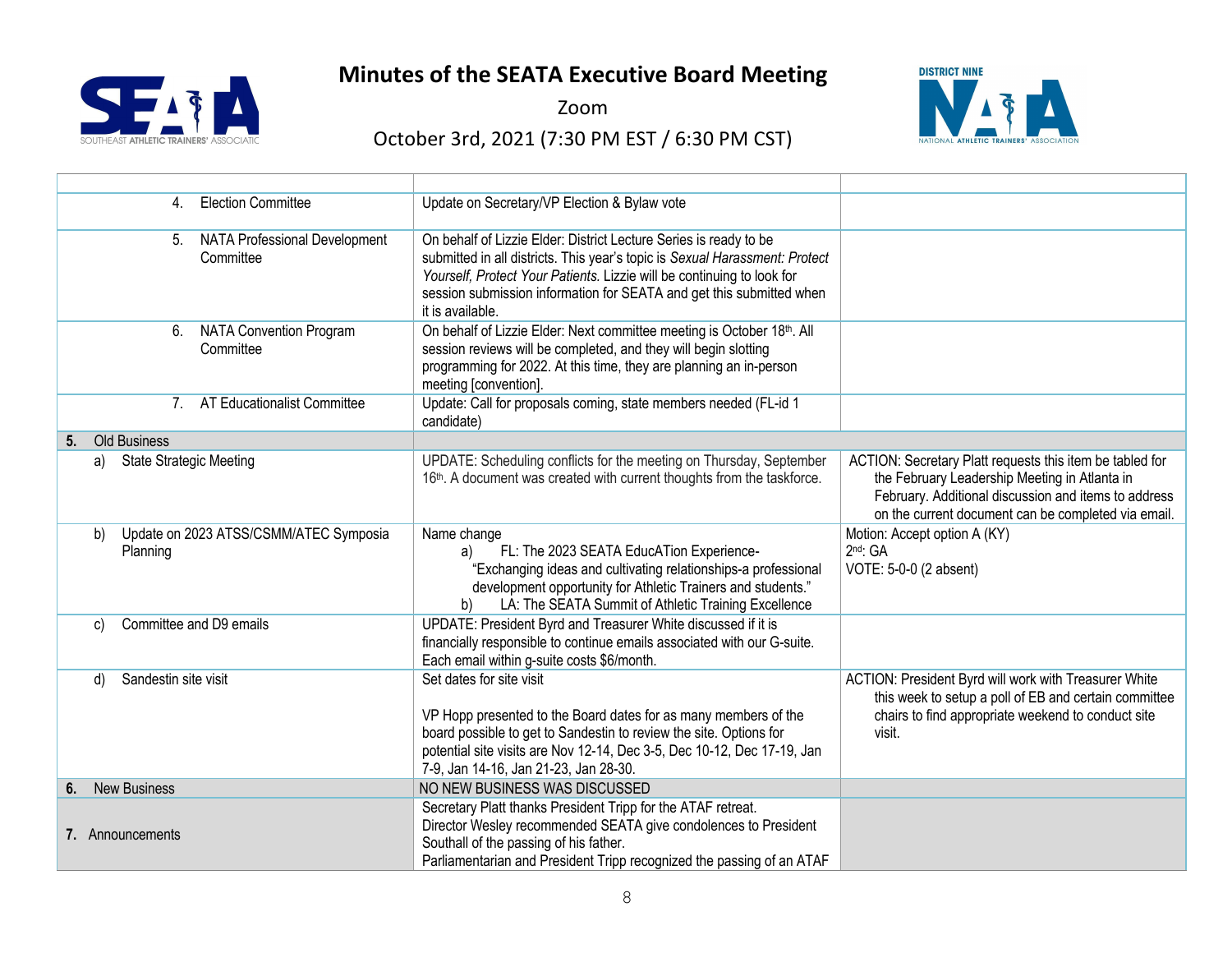SEIT  $\mathbf{A}$ 

Zoom



|                                        | member                |                                       |
|----------------------------------------|-----------------------|---------------------------------------|
| $\mathbf{\Omega}$<br>Adiournment<br>о. | Meeting adjourned at: | $-CT$<br>10:04<br>lnm FS.<br>ט∟ וווע∵ |